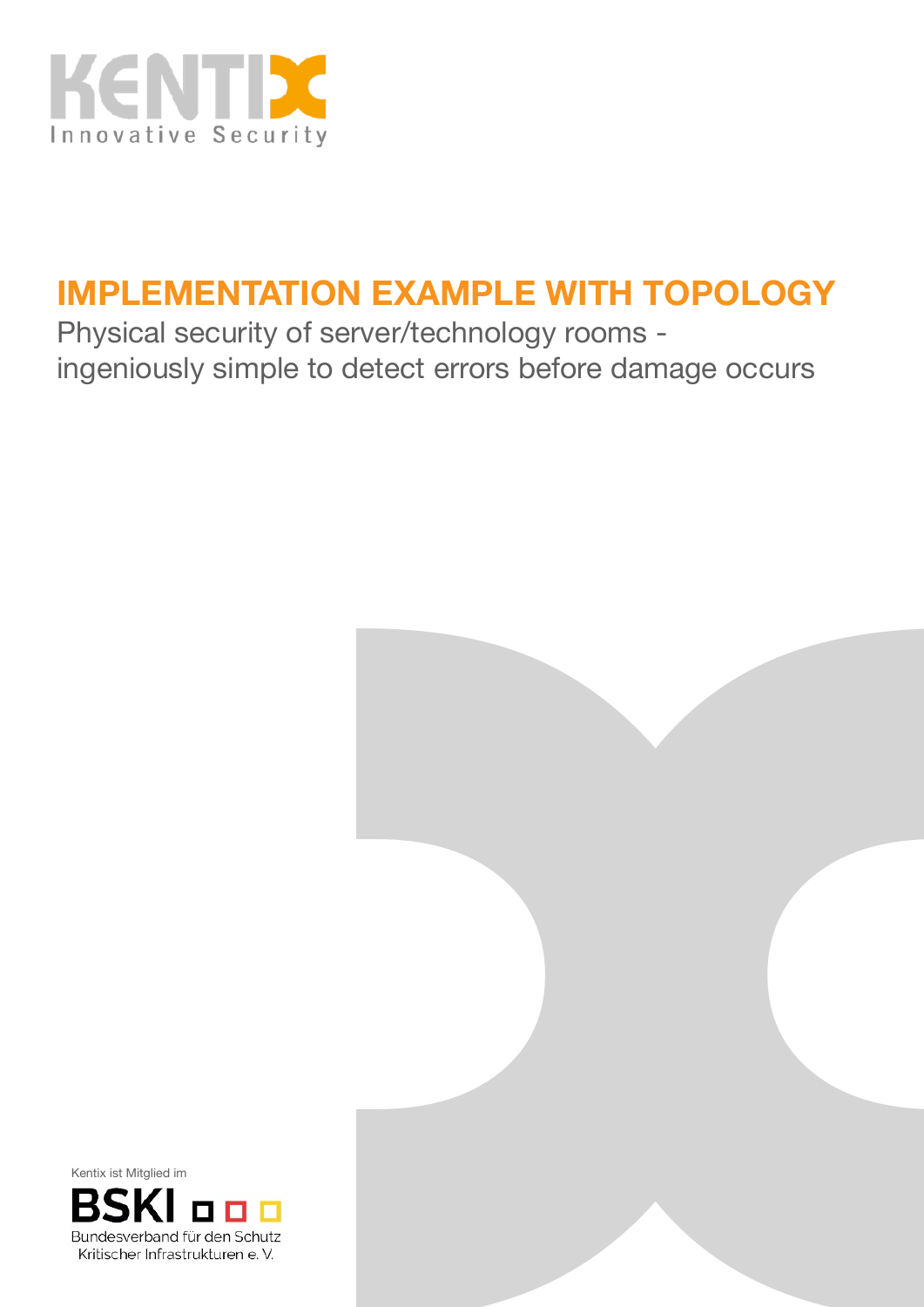

Physical security of server/technology rooms ingeniously simple to detect errors before damage occurs

#### **The requirement**

The constantly growing digitalisation places special and important requirements on companies and organisations to secure critical infrastructures. In order to meet these requirements sufficiently, the resource-saving physical monitoring of critical infra-structures such as server or technical rooms must be established in order to detect errors at an early stage before damage and costly failures occur.

Possible sources of error, sabotage or imminent system failures (e.g. due to fire, leakage, etc.) are to be reliably detected and alerted automatically. All data are clearly monitored in a dashboard from any location.

Installation and operation should be costefficient and simple. Open interfaces allow easy integration into third-party systems. Free scalability, modularity and cost-effective, simple maintenance must be part of the solution concept.

#### **Die Kentix Systemlösung**

The Kentix SmartMonitoring StarterSet, consisting of an AlarmManager-PRO, a Multi-Sensor-LAN-RF and a MultiSensor-DOOR, monitors undesirable environmental conditions and risks in the room to be protected.

The MultiSensor-LAN-RF reliably monitors up to 20 square metres for temperature, air humidity, early fire detection, movement, sabotage, etc. The MultiSensor-LAN-RF is also equipped with an alarm system. In addition, the MultiSensor-LAN-RF has an encrypted ZigBee radio that makes it possible to conveniently connect radio-based expansion sensors, such as the MultiSensor-DOOR, to the system.

The MultiSensor-DOOR replaces classic door contacts and is used to detect intrusion attempts on doors, windows and movable objects. In addition, it provides further sensors for climate monitoring of temperature, humidity and dew point.

For leakage monitoring, a leakage sensor is connected to the MultiSensor-LAN-RF, which is suitable for point detection. Optionally, it

can also be equipped with a 10 m or 20 m sensor rope to monitor larger areas for leaks. The Kentix AlarmManager takes over the management of the connected sensors and the monitoring of all determined values. If threshold values are exceeded, it sends alarms to users via SNMP, email, push message and redundantly via SMS.

Optionally, the Kentix online IP access control system takes over access control, with each individual locking point always online. This means that access documentation and administration can be carried out centrally, e.g. via a web front-end, conveniently and in real time.

The simple, modern and resource-saving operation is realised by KentixOS. KentixOS is the integrated, freely scalable and modular IoT software platform which, in addition to the web front ends, provides open interfaces for easy integration into third-party systems (ReST-API, WebHooks, SNMP, LDAP, etc.). At the same time, KentixOS is the basis for further AI analyses and visualisations.